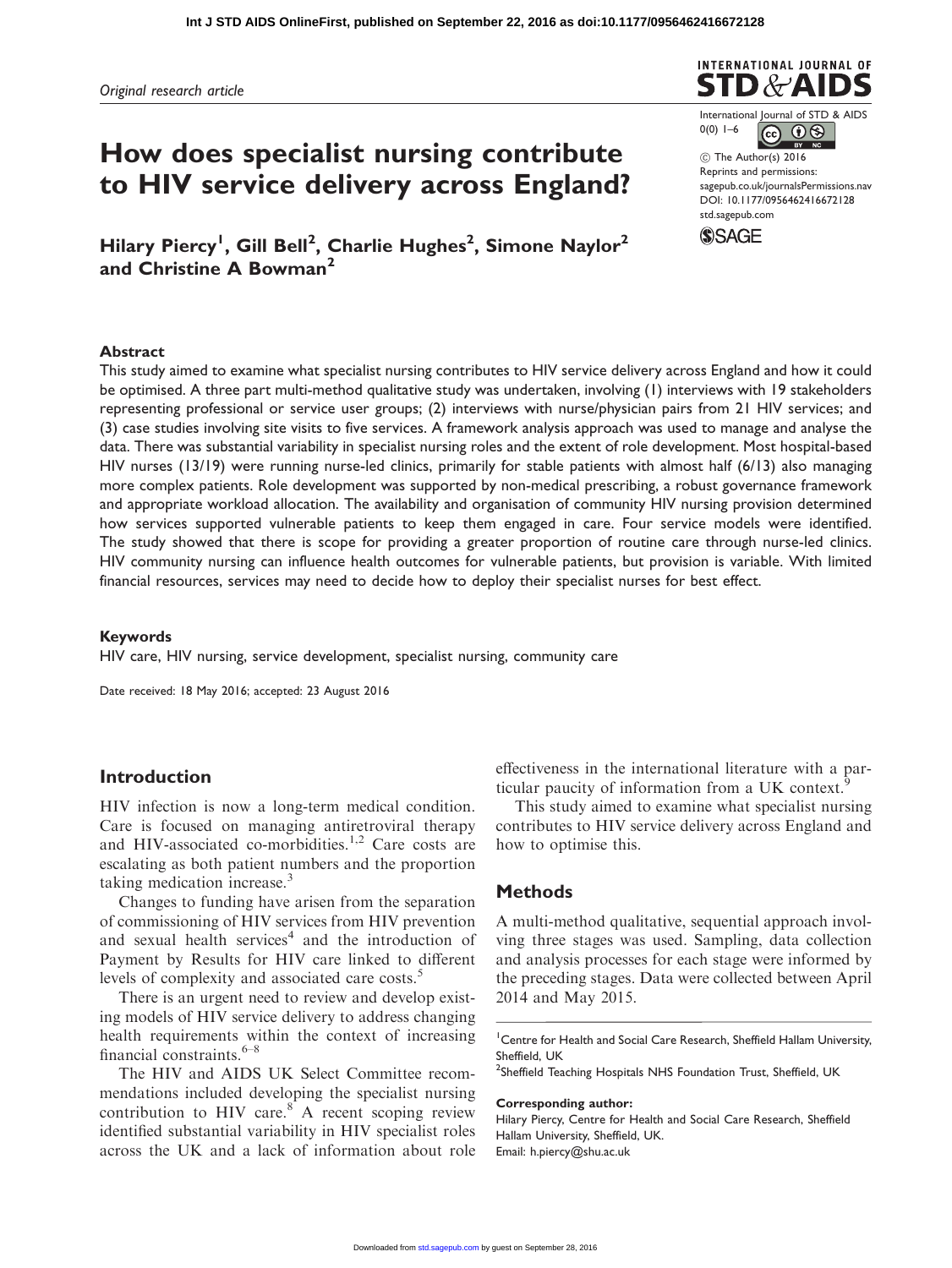### Stage 1

This stage included semi-structured interviews with a purposive sample of senior and experienced individuals, including representatives from national HIV organisations. Interviews explored current provision, challenges and opportunities for service delivery and advanced nursing contributions from multiple perspectives.

## Stage 2

This stage included semi-structured interviews with nurse/physician pairs from HIV services across England to understand the different approaches and nursing contributions. Purposive sampling ensured variability in terms of demographic factors and types of HIV service. Sites recognised for excellent and innovative nursing practice were included.

## Stage 3

This stage included five detailed case studies of stage 2 sites selected to capture the range of specialist nursing roles across different settings. Data collection during site visits involved semi-structured interviews, nonparticipant observation and service documentation.

Interviews were conducted by telephone or face-toface in work settings and guided by a schedule designed for the specific project stage. Average time was 40 min (range 15–70 min). All were recorded and fully transcribed. All participants gave informed consent.

Data were analysed using framework analysis.<sup>10</sup> This structured approach contributes to transparency and validity of results while allowing the integration of predetermined and emerging themes. Analysis was undertaken collaboratively by the project team. To ensure rigour, interviews were coded by two researchers and key analytic decisions including development of the thematic framework were agreed collectively.

Ethical approval was secured from Sheffield Hallam University Faculty Ethics Committee (ref 2013-4/ HWB/HSC/STAFF/9). Research Governance approval was obtained from all study sites.

## Key findings

## Overview of participants

Stage 1 involved 19 semi-structured interviews with representatives from five key stakeholder groups (see Table 1).

In stage 2, 44 semi-structured interviews were conducted with 22 nurses (N) and 22 physicians (P) working in 21 services (13% of total in England). In 19 services, we conducted two interviews and in two services where the role was differently configured,

| Table 1. Stage I participants. |  |  |  |  |  |
|--------------------------------|--|--|--|--|--|
|--------------------------------|--|--|--|--|--|

| Stakeholder group                                         | Participants |  |
|-----------------------------------------------------------|--------------|--|
| Service users (2-20 years'<br>experience of HIV services) |              |  |
| Senior medical consultants                                | 8            |  |
| Senior nurses                                             | 5            |  |
| HIV network managers                                      |              |  |
| Service commissioners                                     |              |  |

we conducted three interviews. The sample covered seven high and 14 low HIV prevalence areas: six semi-rural, 11 urban and four metropolitan locations. We included four standalone HIV services, 14 located in Sexual Health/GUM services and two in Infectious Diseases units. The HIV cohort size ranged from 80 to 6000. The majority of services (13/21) employed one or two specialist nurses. Most nurse participants (19/22) were employed to work in hospital-based services, with three employed to work in the community.

Stage 3 case studies focused on three hospital and two community-based specialist nurses from high (3) and low (2) prevalence areas.

## An overview of nursing roles

A wide range of HIV specialist nursing roles was identified. Those located within HIV services were primarily hospital based and worked with the whole cohort in contrast to those located in community services who worked with HIV services to support a sub-cohort of patients with complex psychosocial and/or physical care needs.

The degree of role development also varied considerably (Figure 1). Most commonly, developments related to extending clinical skills. In some services, nurses were in leadership roles and making substantial contributions to service development and improvement. In a minority of services, nursing roles were largely undeveloped.

### Developing nurse-led clinics

Nurse-led clinics were well established in approximately two-thirds of the study sites where they delivered a substantial proportion of patient care primarily for medically stable patients. The main drivers for development were capacity demand and financial constraints related to the new tariff.

Nurse-led clinic activities included new patient assessments and routine review of stable patients as well as adherence support, psychosocial care, sexual health screening and health promotion activities. Several clinicians suggested that these comprehensive holistic consultations had contributed to service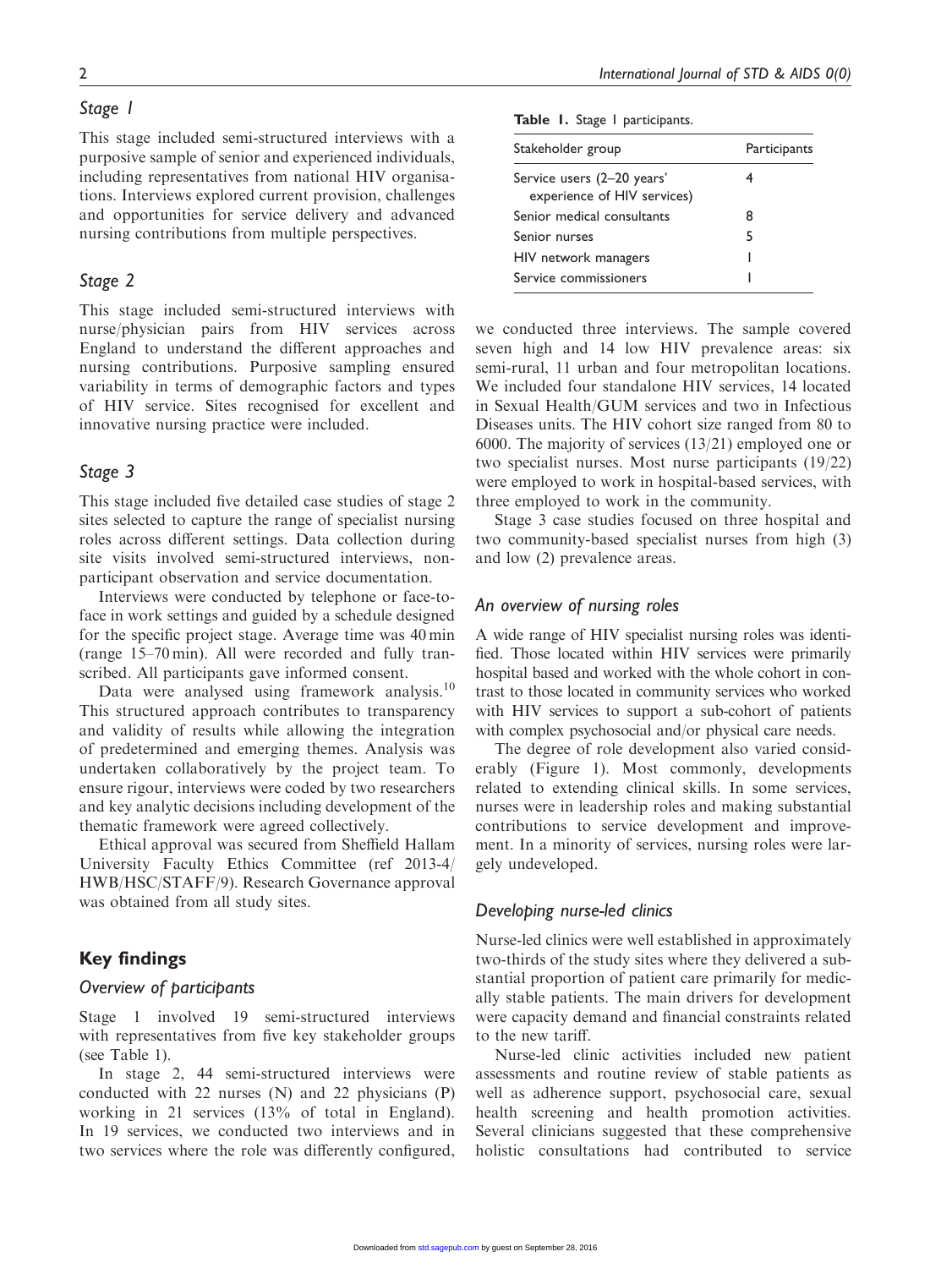

Figure 1. Role development of hospital-based HIV specialist nurses.

efficiency and acceptability. One said their nurse-led clinic had 'definitely improved the patient experience, there's more flexibility for the patients' (P2) and another that 'they [the specialist nurses] are more of a one-stop shop ... everything at one time so more holistic and convenient' (P7).

The majority of nurses running nurse-led clinics (12/ 13) were qualified as prescribers and, as a minimum, routinely issued repeat prescriptions for antiretroviral drugs and a limited range of other treatments. Supporting specialist nurses to undertake a prescribing qualification was regarded as highly beneficial for services enabling clinics to run smoothly and efficiently. The mentorship requirement of the non-medical prescribing programme provided a framework for formalised clinical supervision including regular meetings between nurse and consultant HIV physician. This prescribing qualification also increased access to services through nurse-led out-of-hours provision, satellite clinics and virtual clinics.

In some services, nurse prescribers were taking more advanced treatment decisions 'managing patients who are on and off treatment, starting new regimes and changing regimes' (N 3). Robust clinical governance structures including multidisciplinary medication reviews and treatment algorithms supported this process and ensured safe practice. They were also dealing with greater medical complexity. Sometimes this had happened by default because 'anything ends up coming into [the nurse-led clinic]' (N 15). Other services had taken a planned approach including additional training in clinical assessment and on-going clinical supervision to enable the nurses to run triage clinics and manage their own patient caseloads as one explained:

I manage a mixed caseload of approximately 300 patients consisting of 70% clinically stable who require routine six monthly follow-up and 30% who are clinically unstable, either not taking treatment or not taking it well; and who need more frequent follow up for psychosocial support. (N 6)

In some services, the amount of time specialist nurses spent acting as 'a secretary, a receptionist, a healthcare support worker' (N 11) served as a barrier to role development. A skill mix review undertaken in one service found that the nursing team were spending 50% of their time on activities that could more appropriately be done by someone else. Restructuring the team to include administrative and support workers had enabled them to introduce several service developments including establishing nurse-led clinics.

#### Supporting re-engagement in care

The second key aspect of the role was to provide targeted care and psychosocial support for those with complex needs and at risk of disengaging from treatment. The extent and approach to this work varied substantially between services. A key determining factor was the availability and organisation of community HIV nursing provision. Four different models were identified (Figure 2).

Model one. In these services, all re-engagement work was necessarily undertaken from the hospital. In some, it largely consisted of trying to maintain direct contact by telephone or letter with those whose non-attendance triggered concerns about disengagement. Other services had identified high levels of need and directed a substantial amount of nursing resource towards 'certain patients that need more intensive care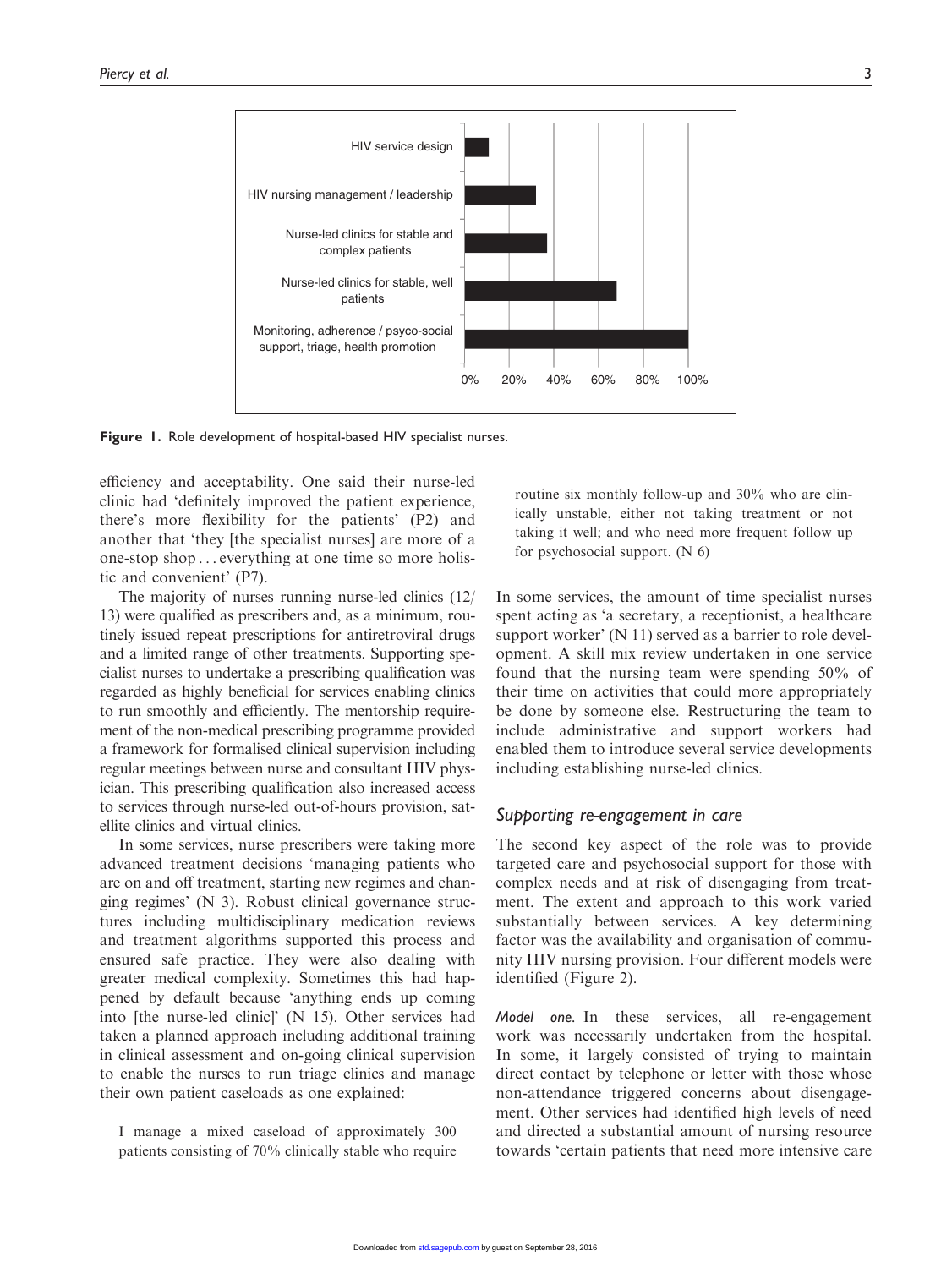

Figure 2. Models of HIV specialist nursing provision.

and support' (N 2). They had developed nurse-led initiatives with systems for identifying patients with complex problems and then 'trying to work with them ... build up relationships with keyworkers, drug workers, ... outside agencies to try and work together to try and bring this person in' (N 9).

Their ability to re-engage patients was very limited as one nurse explained: 'we're trying to re-engage people in care that haven't been [attending] ... we need a community outreach team ... to be able to go out ... , re-engage them back into care and support them through those difficult times' (N 2).

Model two. This operated in most low prevalence areas. Limited community provision delivered services to

patients in institutional care including prison and exceptionally provided home-based care, for example where 'the only way we could get him to re-engage actively would be by calling on him at home' (N 20) or for 'people who are sick at home who need to be visited' (P 1). Participants were clear of the value of this provision. One physician explained 'it's a high labour input [but for] ... those sort of patients, they are absolutely essential ... they're critical' (P 1).

Model three. This was seen in two low prevalence areas where the role explicitly spanned hospital and community settings. They managed a caseload of patients and delivered care across all settings including supporting inpatient care, delivering satellite outpatient clinics and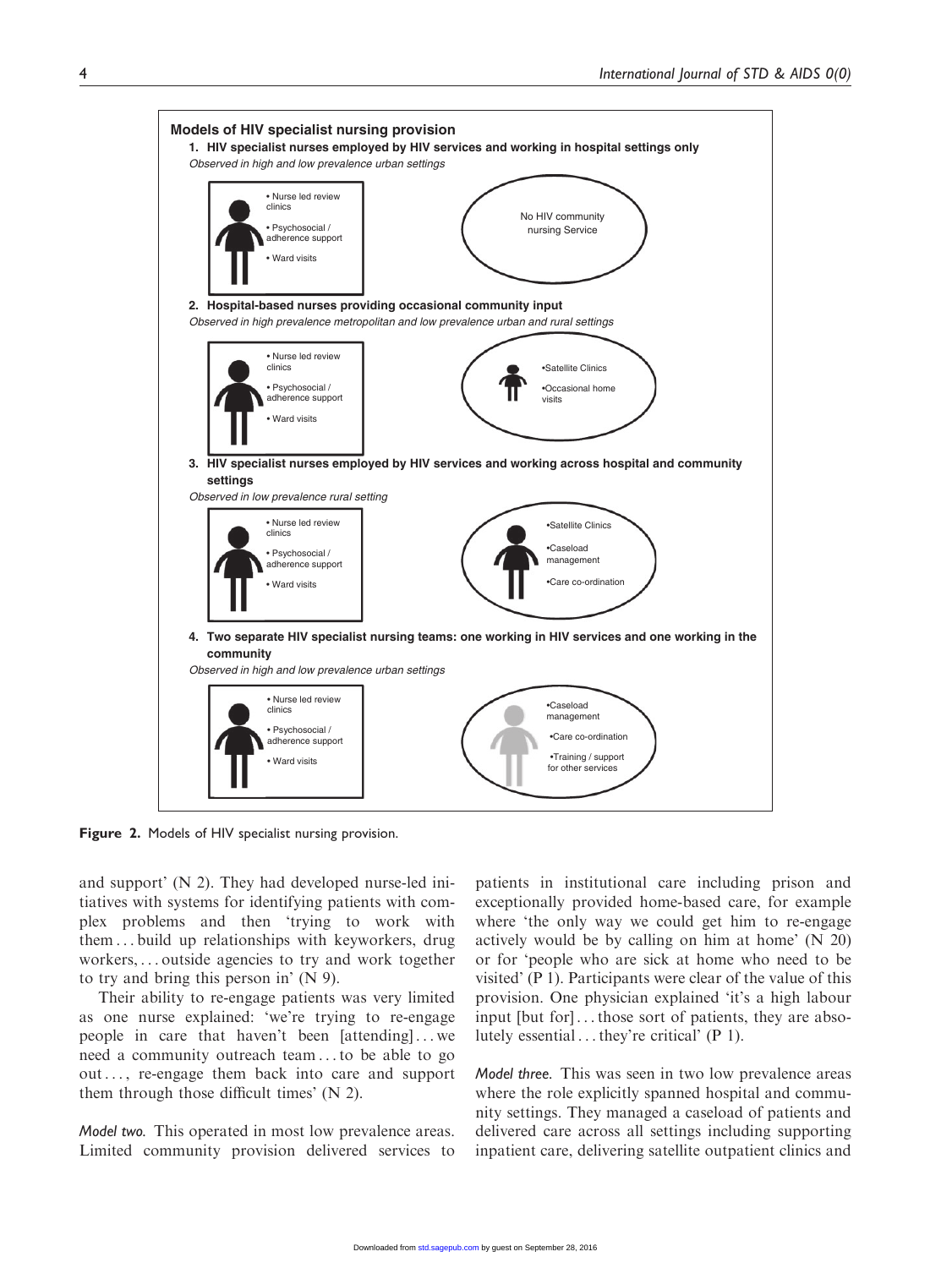undertaking home visits. Their community perspective offered specific benefits because they had detailed insights into the needs of their patients and were able to work pro-actively to keep those patients engaged with treatment. Physicians identified the benefits of this approach in providing 'intensive support' for 'those that are just on the edges of services and would be easily lost to them if there wasn't someone out there advocating', who without that support would 'probably just be left floundering, deteriorating and getting ill' (P 10). Strong links with secondary and primary care enabled these nurses to co-ordinate discharge planning because they were well positioned to ensure integrated care. This reduced hospital stays and the likelihood of readmission because they addressed the 'big problems that severely impinges on the patients and can be a real hold up to discharge' ensuring that 'things get done properly and quicker' (P 10).

Model four. Where separate hospital and communitybased nursing teams existed, the community nurses worked with caseloads of patients with multiple psychosocial problems and highly complex needs. They provided input that would not be possible in other service models, for example community-based early interventions for patients when escalating drug problems put them at high risk of disengagement or advocating with services to facilitate access and appropriate care. They also had a care co-ordinator role working across agencies to establish packages of care, as one physician explained:

[The community HIV nurse] keeps these people engaged ... works with them to [prioritise issues] ... engage with clinicians to make sure things are done in a coordinated way and no one's doing everything twice ...There are patients who I could not manage without her... Wherever I've worked before, where these services did not exist ...these patients largely died quite quickly. (P 5)

# **Discussion**

This is the first study to examine how specialist nurses are contributing to HIV care and how their roles have developed in services across England. Our purposive sampling approach and sample size enabled us to examine roles across a wide range of services and settings. Given the degree of variability, some roles may not have been adequately captured; however, the size of the sample strengthens the applicability of our findings.

Developing the specialist nursing workforce to deliver an increasing proportion of HIV care has enabled some services to meet growing capacity demands and to improve access. This is supported by the literature that indicates comparable clinical outcomes and patient satisfaction for nurse and physician delivered care.<sup>11,12</sup> There is scope for further development: a recent survey of sexual health services across the UK reported that only 47% of those providing HIV services offered nurse-led clinics.<sup>13</sup>

Hutchinson et al.<sup>6</sup> acknowledged the need for HIV services to move towards community-delivered care. One model of shared care for stable patients involves GPs providing routine care with specialist services overseeing antiretroviral therapy. However, this may only be appropriate in GP practices with a special interest in HIV and a sufficient HIV caseload to acquire and maintain clinical expertise. An alternative model involves HIV specialist nurses delivering care in satellite settings and through virtual clinics. This may have greater applicability across high and low prevalence areas. It could also facilitate multi-step patient pathways involving medical as well as nursing input for more complex patients.

Community-delivered specialist nursing care as provided in models three and four is resource intensive but services with this provision were convinced of its value improving health outcomes for the most vulnerable. The available evidence indicates it reduces hospital admissions and shortens hospital stays<sup>14</sup> with potential cost benefits. A more detailed assessment of cost effectiveness is required to inform commissioning decisions. Contacting patients from a hospital base to try and reengage them in care appears to have limited success<sup>15</sup> and services may therefore benefit from combining hospital and community nursing roles. This could provide continuity of care across settings and better enable vulnerable patients to stay engaged with care. It could also contribute to development of a more integrated chronic disease shared care model between primary and secondary care which is increasingly important in terms of an aging cohort and multiple morbidities.<sup>6</sup> Such models depend on good communication, partnership working and adequately trained staff in order to function effectively.<sup>7</sup> Specialist nurses with a community remit could facilitate this, with a bridging role between primary and secondary care services.

With limited financial resources, services may need to make difficult decisions about how to deploy their specialist nurses for best effect. Should they prioritise roles managing large numbers of patients or those focused on improving health outcomes for the minority at high risk of disengagement from care given the impact on onward transmission, treatment failure, illness and hospitalisation? Our study shows that specialist nurses make substantial contributions to both aspects of care and supports a balance of investment in both roles.